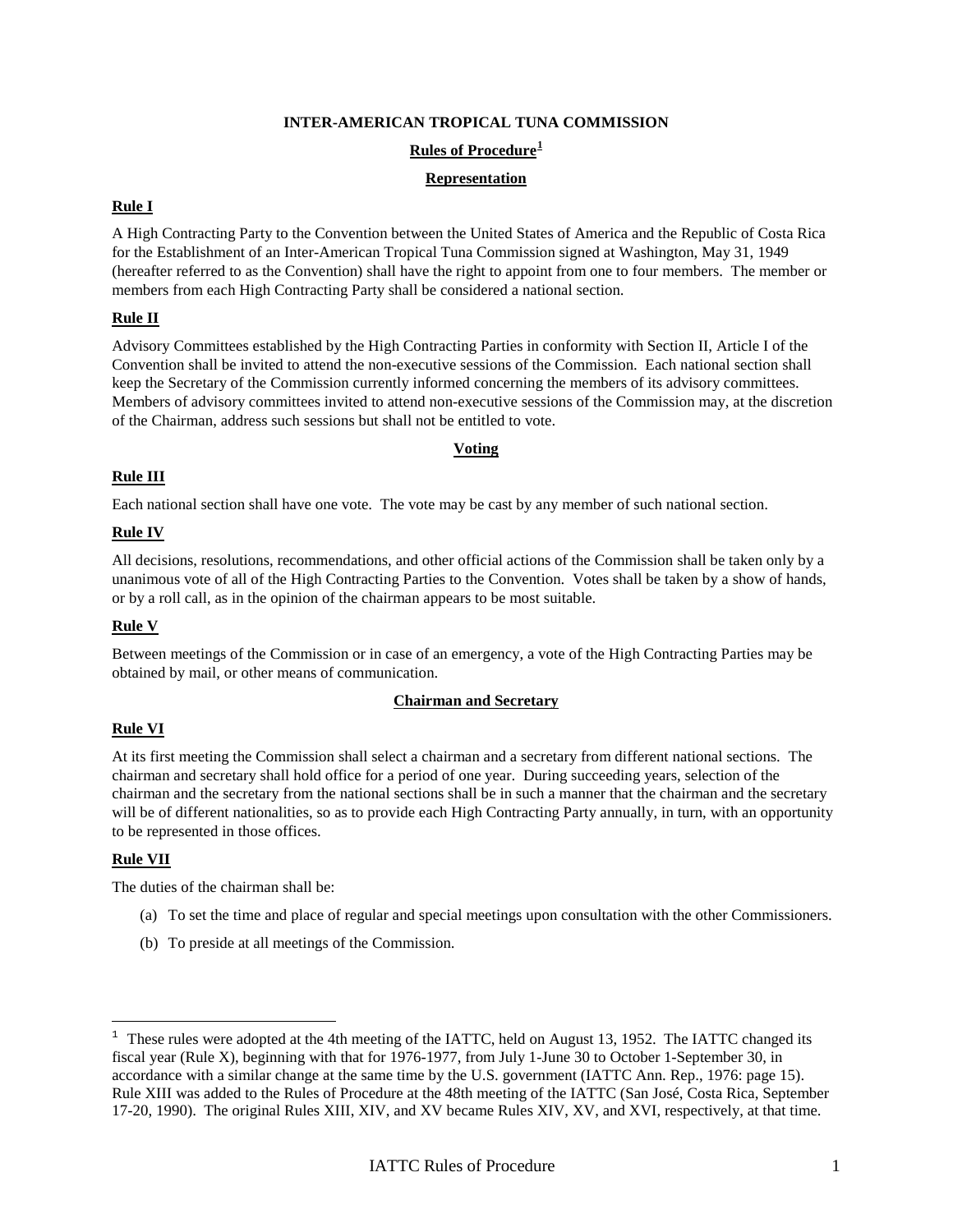- (c) To decide a11 questions of order raised at the meetings of the Commission, subject to the right of any Commissioner to request that any ruling by the chairman shall be submitted to the Commission for decision by vote.
- (d) To call for votes and to announce the result of the vote to the Commission.
- (e) To take such other actions on behalf of the Commission as may be specifically assigned by decision of the Commission.
- (f) To approve the official minutes of all meetings of the Commission.

#### **Rule VIII**

The duties of the secretary shall be:

- (a) To sign official communications directed to the High Contracting Parties, with the previous approval of the Chairman in each case.
- (b) To receive and transmit to other Commissioners communications from the High Contracting Parties.
- (c) To maintain official files and records of actions taken under (a) and (b) above.
- (d) To perform such other duties as may be assigned by decision of the Commission.

#### **Director of Investigations**

## **Rule IX**

The duties of the Director of Investigations shall be:

- (a) The performance of the functions set forth in Article I, Section 13 of the Convention.
- (b) The preparation of an agenda for regular and special meetings of the Commission.

## **Fiscal Year**

## **Rule X**

The Fiscal Year of the Commission shall be from October 1 to September 30.

## **Headquarters**

## **Rule XI**

The headquarters of the Commission shall be at San Diego, California. Field headquarters and laboratories shall be at such locations as are determined by the Commission.

## **Meetings**

## **Rule XII**

The Commission shall meet at least once a year, and at such other times as may be requested by a national section, at its headquarters or such other place as may be designated by the Chairman after consultation with the Commission.

## **Rule XIII**

Observers may attend all regular and special meetings of the Commission, in accordance with the following procedures:

1. Invitations will be sent to -

- All non-member states with coastlines bordering the Convention area or whose nationals participate in the fisheries covered by this Convention.
- Intergovernmental organizations which have regular contact with the IATTC, or whose work is of interest to the IATTC, and vice versa.